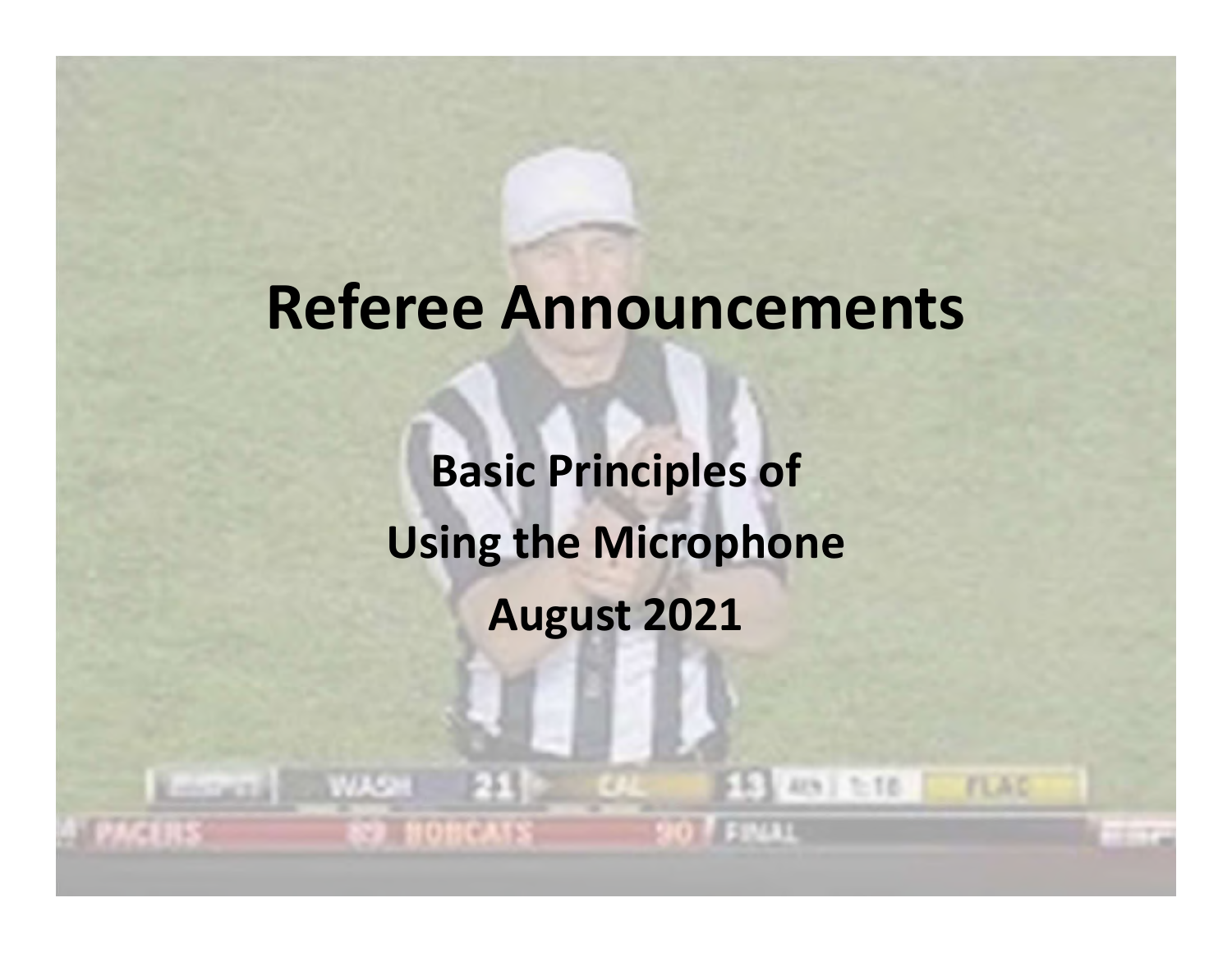### Placement of Equipment

#### • Toggle Switch:

- $\checkmark$  Right or Left Side of Belt (Several Inches Away from Flag)
- $\checkmark$  Make Certain the Switch is Easy to Reach
- $\checkmark$  Check Every 3 Plays to Make Sure Switch is Off

#### • Pack:

- $\checkmark$  Back Side of Belt (Same Side as Toggle Switch)
- $\checkmark$  Check Batteries Before Game, ALWAYS Change at Half

#### •Microphone:

- $\checkmark$  Clip On or Near Zipper 3" to 5" From Top of Shirt
- $\checkmark$  Face Microphone Upward Toward the Chin
- Make Certain a Windscreen is Attached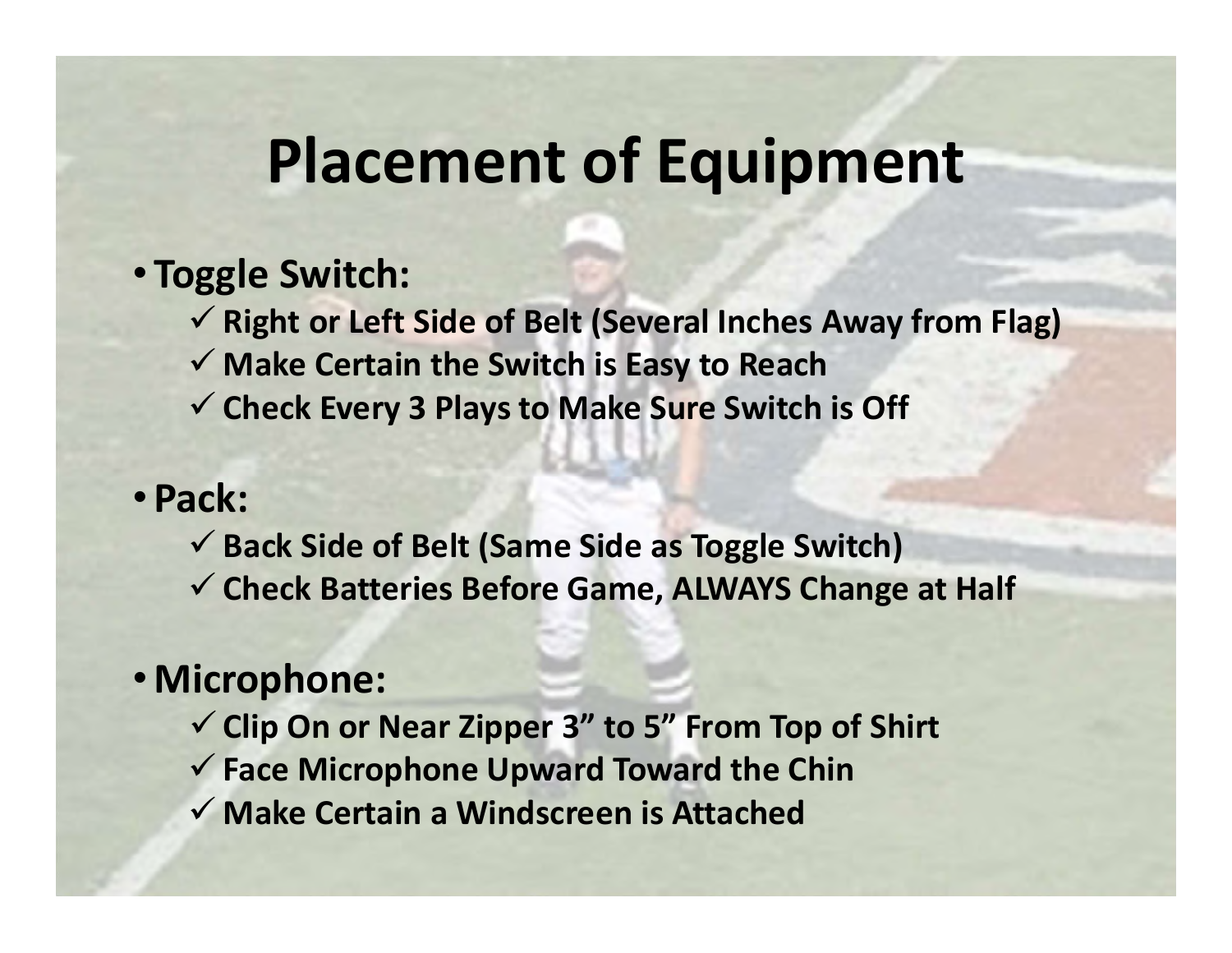## Words Can Make or Break an Announcement

- Use Consistent Order: Foul, Number, Team, Penalty, Down
- Know the Difference Between Fouls, Flags & Penalties
- Use Words/Phrases the Common Fan Understands

ALWAYS Use: NEVER Use:

"Disqualified" "Ejected" "Added To" "Tacked On" "Offside" "Offsides"

 $13$   $Mn$ ca **SATCUS** 6号 1は 2:11 substances. Free agents OT Pat Williams and DE Charles Grant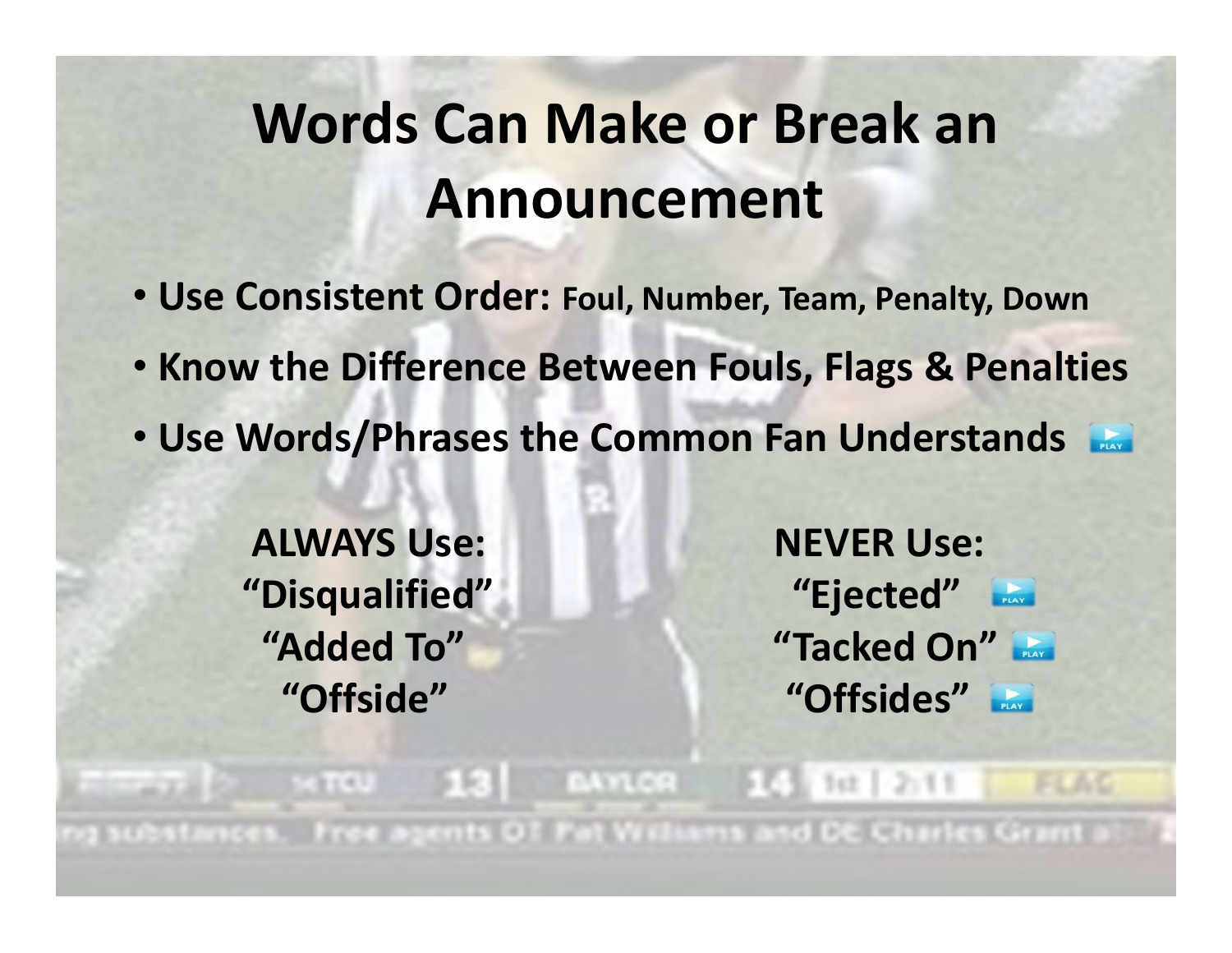# Words Can Make or Break an **Nords Can Make or Break an<br>Announcement - Continued<br>here are Two Fouls, Use the Following:<br>reare Two Fouls on the Play, Both by the Offense"**

- When There are Two Fouls, Use the Following:
	- $\checkmark$  "There are Two Fouls on the Play, Both by the Offense"
	- $\checkmark$  "There are Fouls by Both Teams on the Play"
- Change of Possession/Kick Plays, Use the Following: V "There are Fouls by Both Teams on the Play"<br>
Transper of Possession/Kick Plays, Use the Following:<br>
V Team Name OR<br>
V Return/Kicking Team OR<br>
V Intercepting/Recovering Team<br>
Se The Following ONLY When:<br>
V "Replay" – Dow
	- $\checkmark$  Team Name OR
	- $\checkmark$  Return/Kicking Team OR
	- $\checkmark$  Intercepting/Recovering Team

#### • Use The Following ONLY When:

- $\checkmark$  "Replay" Down Was 1<sup>st</sup> & Chains Will NOT Move, Offset, or on Try nange of Possession/Kick Plays, Use the Fol<br>
√ Team Name OR<br>
√ Return/Kicking Team OR<br>
√ Intercepting/Recovering Team<br>
se The Following ONLY When:<br>
√ "Replay" – Down Was 1<sup>st</sup> & Chains Will NOT Move,<br>
√ "Results In" – Yar
- 
- $\checkmark$  "Penalty Leaves Ball Past LTG" Team A Commits Spot Foul on Big Gain
-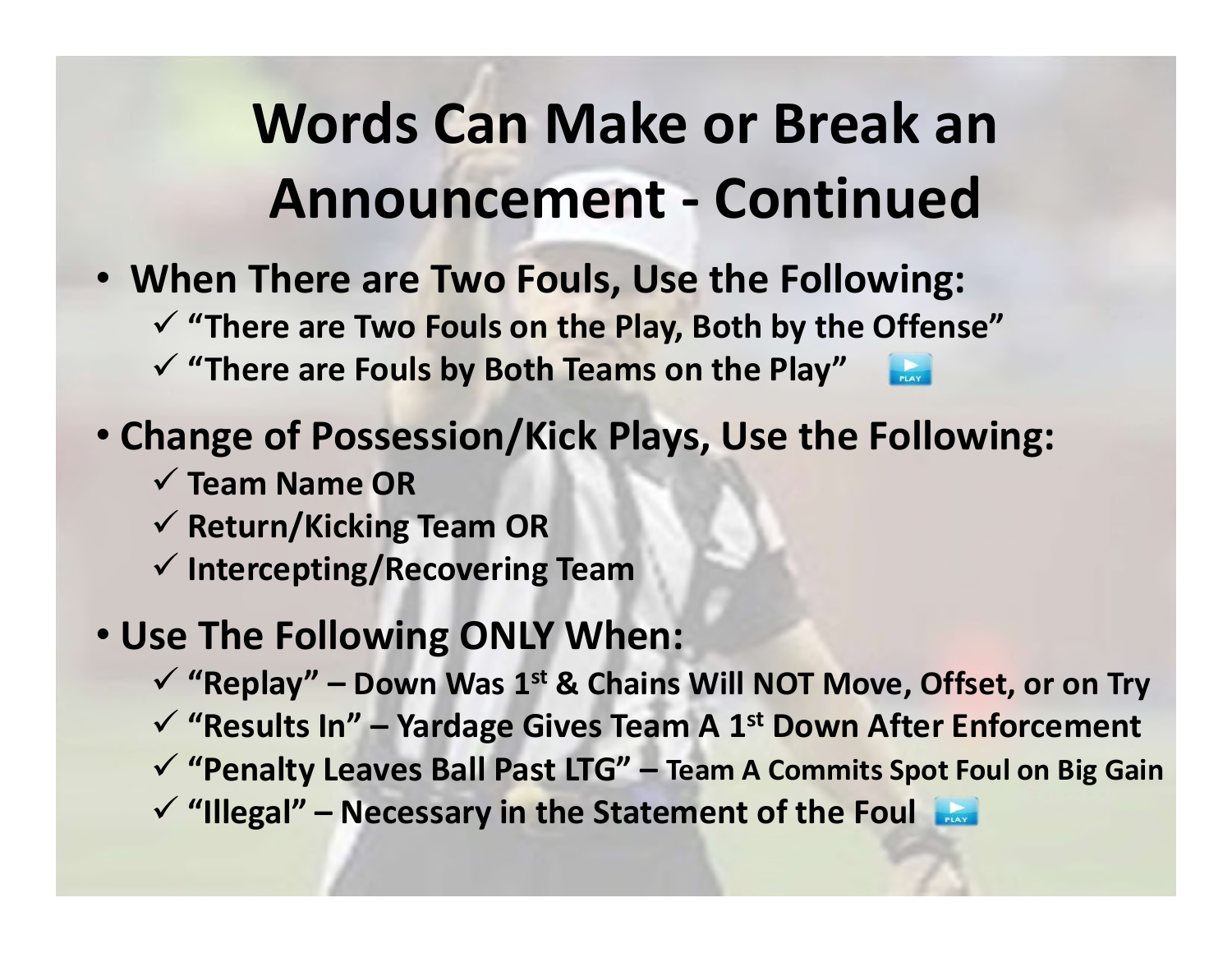# Words Can Make or Break an **Nords Can Make or Break an<br>Announcement - Continued<br>atements that Matter:**

#### • Make Statements that Matter:

- $\checkmark$  During the Kick/Return
- $\checkmark$  After the Interception
- $\checkmark$  Entered the Neutral Zone Causing the Offense to React
- $\checkmark$  Lined Up in the Neutral Zone
- $\checkmark$  By Rule
- $\checkmark$  Only Add the Enforcement Spot When Necessary

#### • Complex Announcements:

- $\checkmark$  Slow Down, Buy Time, Talk with Another Official
- $\checkmark$  State Announcement Out Loud to Umpire
- $\checkmark$  Make Sure Line Judge Stays Close to Help With Numbers
- When in Doubt, Say Less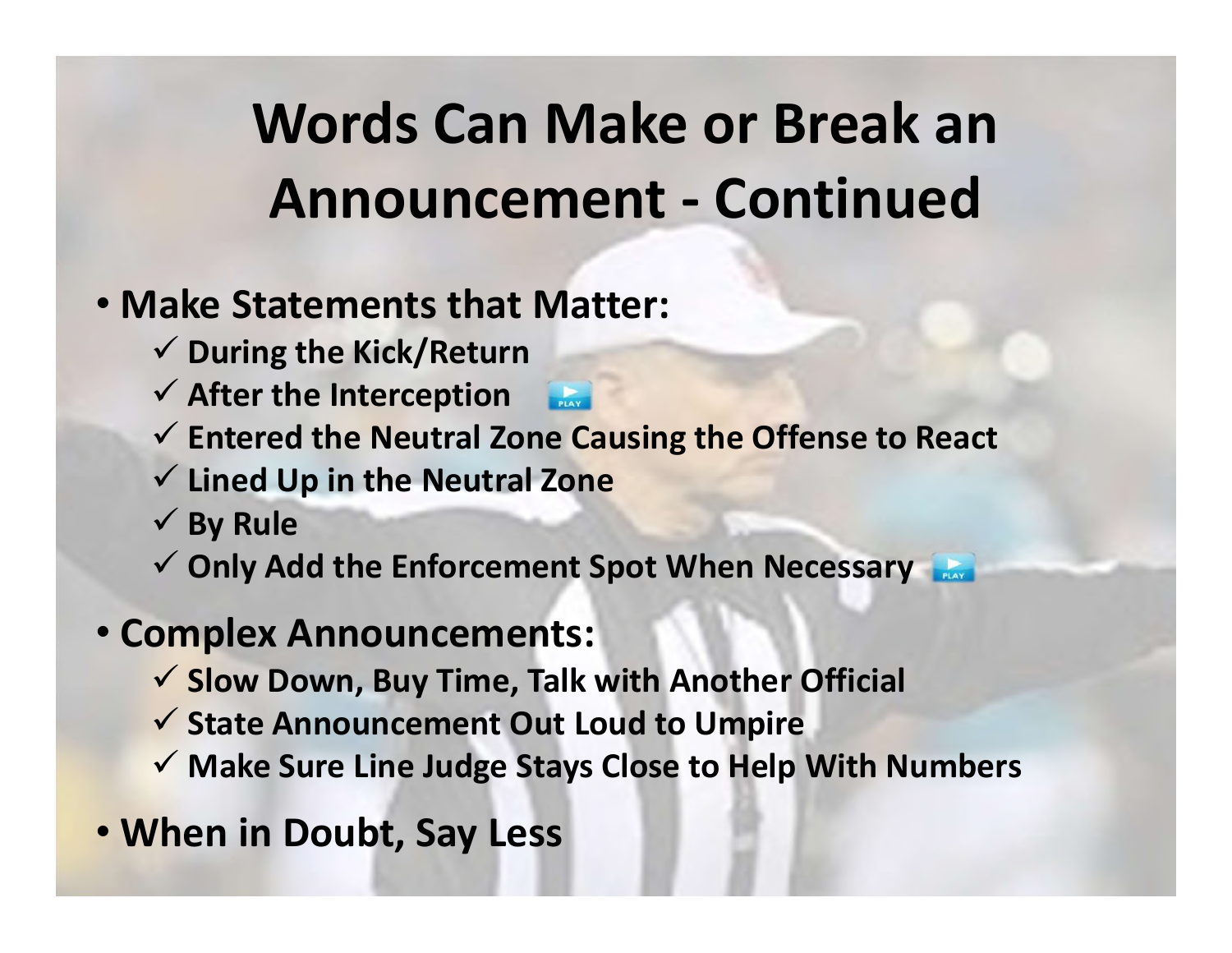### Body Language Sends a Strong Message

- Entering the Announcement:
	- $\checkmark$  When a Flag is Thrown, the Camera Finds You Quickly
	- $\checkmark$  Make All Actions Appear Confident
	- $\checkmark$  Communicate Efficiently with Umpire to Begin Enforcement
	- Find an Open Space Efficiently (May Be Behind You)
	- Do NOT Walk Into Your Announcement
	- $\checkmark$  Do NOT Turn On Microphone Until Announcement is Ready
	- $\checkmark$  Look Toward the Camera, Head Up
	- $\checkmark$  Be Aware of Facial Expressions & Gestures, the Camera Sees All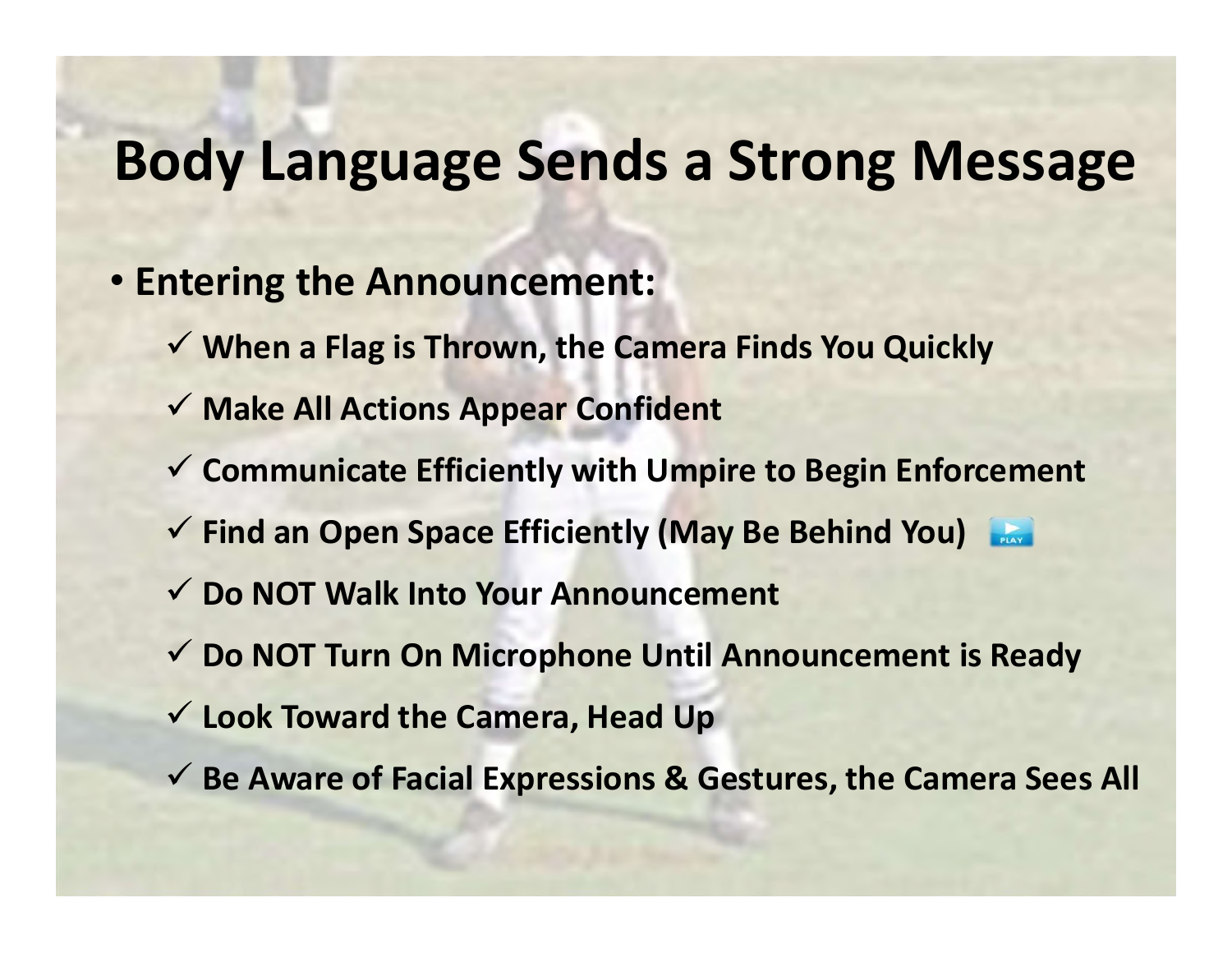# Body Language Sends a **Body Language Sends a**<br>Strong Message - Continued<br>g the Announcement:

- During the Announcement:
	- $\checkmark$  Keep Signals In the Frame, But Away From the Face
	- Give Strong Signals that Exude Confidence
	- $\checkmark$  Stay Calm, Demonstrate Control
	- $\checkmark$  Time Signals with Words
	- $\checkmark$  Multiple Fouls on Same Team, Only Point Once
	- **√ Do NOT Let Distractions Detract From Your Presentation**
- Exiting the Announcement:
	- **√ Do NOT Walk Out of Your Announcement**